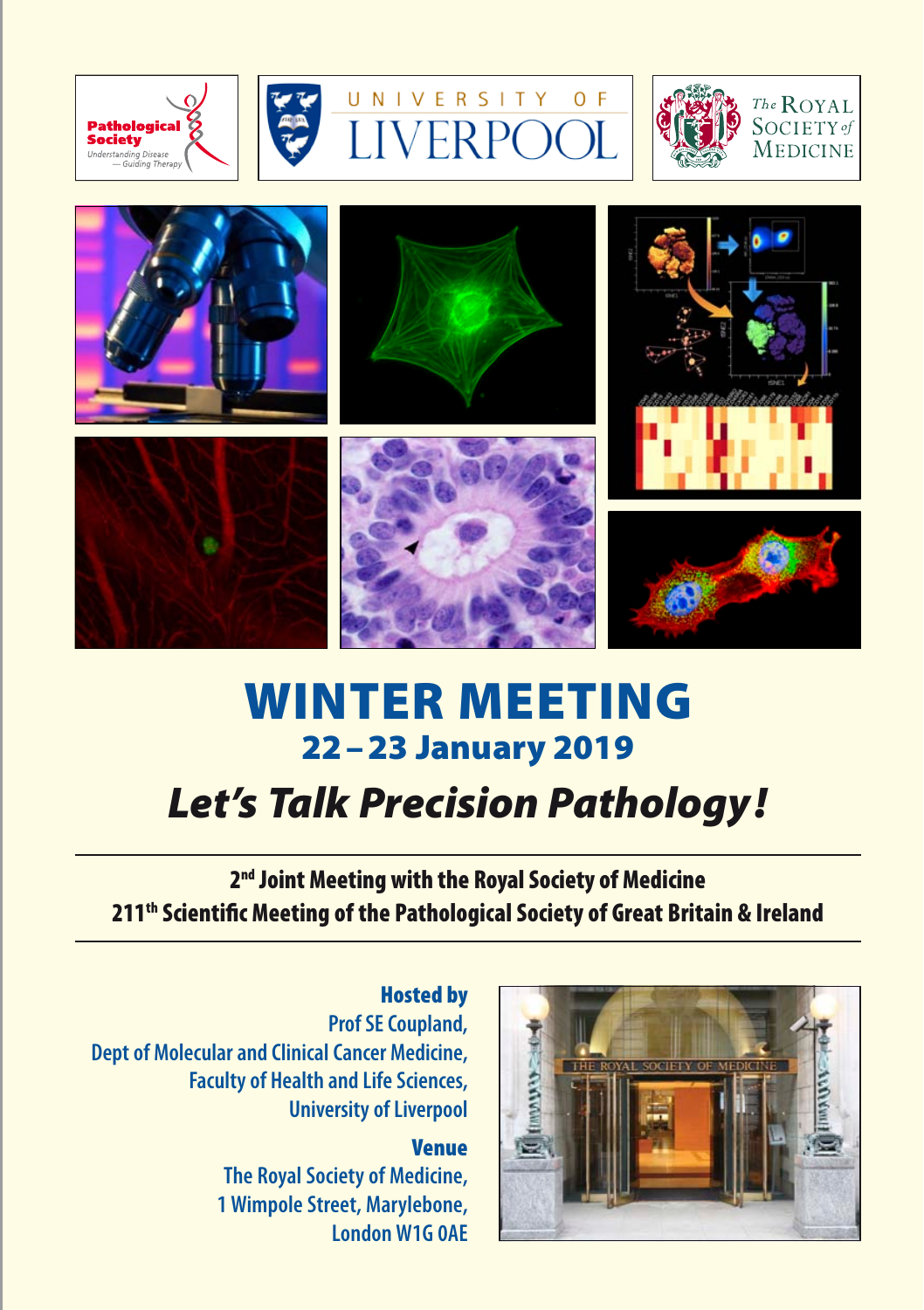### **CONTENTS**

|                    | $\overline{2}$ |
|--------------------|----------------|
|                    | 4              |
|                    | 5              |
|                    | 6              |
|                    | $\overline{7}$ |
|                    | 8              |
|                    | 10             |
|                    | 15             |
|                    | 19             |
| Abstract Reviewers | 20             |
|                    | 21             |

Refer to **[www.pathsoc.org](https://www.pathsoc.org/index.php/meetings/society-scientific-meetings)** or **[www.rsm.ac.uk](http://www.rsm.ac.uk/events/ptm02)** for Abstract Listings:

 $\blacktriangleright$  Invited Speakers  $\blacktriangleright$  Plenary Oral  $\blacktriangleright$  Posters

### **Programme acknowledgements**

This Programme is published jointly by the Royal School of Medicine and the Pathological Society of Great Britain & Ireland. © 2018

### **photographs**

All cover photographs are reproduced with permission. Specific cover photograph credits:

.................(top centre and top right): Dr Carlos de Figueiredo, a post-doctoral researcher in Melanoma at LOORG (www.loorg.org), University of Liverpool.

(lower left): Dr Anne Herrmann, a post-doctoral researcher at the University of Liverpool,

investigating GFP-labelled neuroblastoma cells in chick embryo model.

(lower right): Dr Mateus Milani, a post-doctoral researcher at the University of Liverpool, working on proteins involved in mitochondrial fission.

This publication was designed and produced in England by Byte & Type Limited, Birmingham (Tel: 0333 666 4321).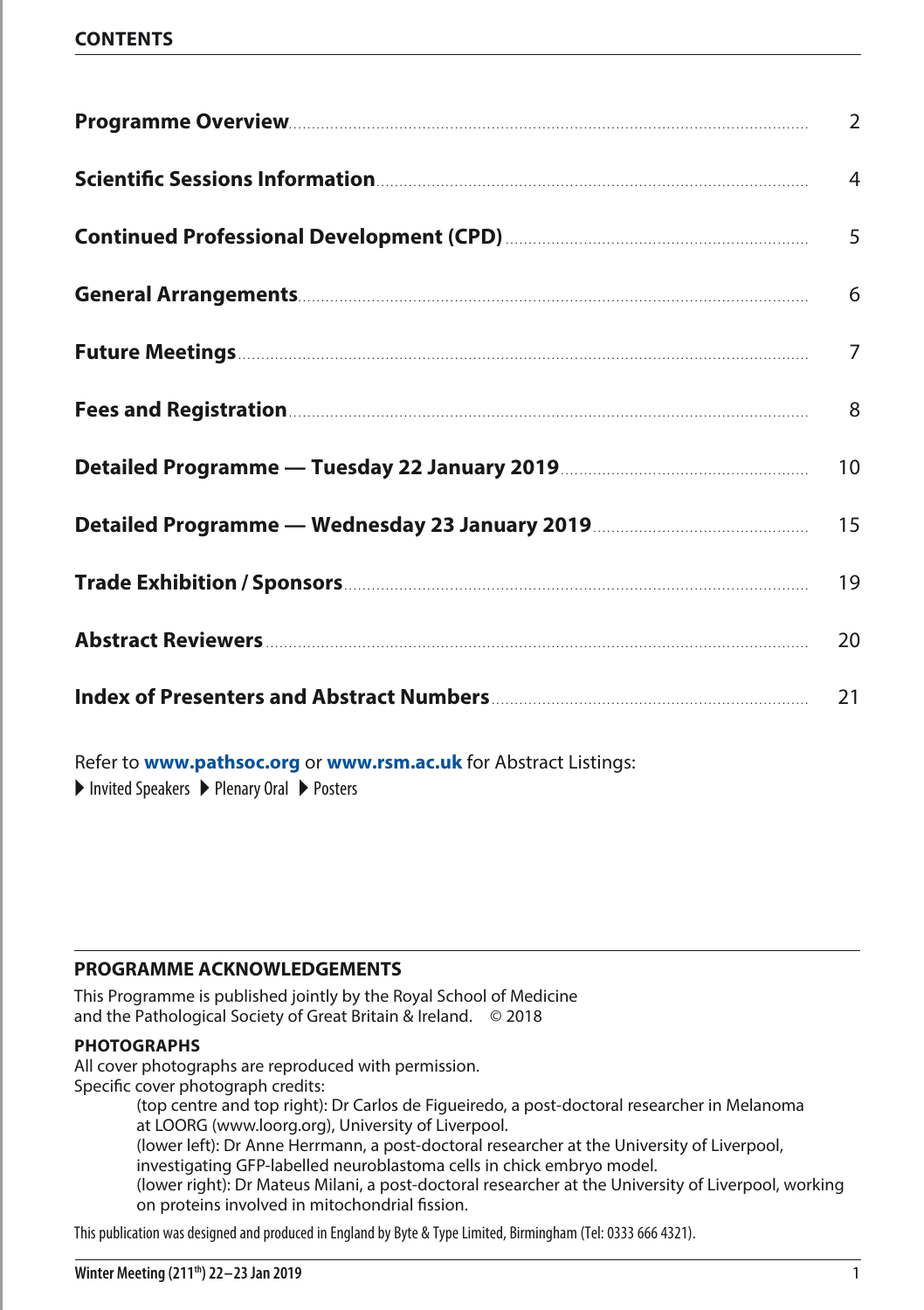### **Programme Overview Tuesday 22 January 2019 Programme Overview Wednesday 23 January 2019**

**08.30−09.25**  $\rho$ pq 10 [Foyer] **Registration and Coffee** 

**09.25–09.30** ▶pq 10 **[Guy Whittle Auditorium] Welcome and Introduction** Prof SE Coupland, University of Liverpool

**09.30−11.10**  $\rho$ pq 10 **[Guy Whittle Auditorium] Symposium:** *Precision Pathology and its Application in the 'Day-to-Day' (Part 1)*

**11.10−11.45**  $\rho q 10$  [Atrium/Cavendish Room] **Refreshments, Trade Exhibition and Poster Viewing**

**11.45−12.35**  $\rho$ pq 11 [Guy Whittle Auditorium] **Plenary Oral Presentations**

**12.35−14.00**  $\rho$ pq 12 **[Atrium] Lunch and Trade Exhibition**

**13.15–14.00 ▶**pq 12 [Atrium/Cavendish Room] **Poster Viewing and Chairman's Rounds**

**14.00−15.10**  $\rho$ pa 13 **[Guv Whittle Auditorium] Symposium:** *Precision Pathology and its Application in the 'Day-to-Day' (Part 2)*

**15.10−15.55**  $\rho$ pq 13 [Atrium/Cavendish Room] **Refreshments, Trade Exhibition and Poster Viewing**

**15.55−17.20**  $\rho q 13$  [Guy Whittle Auditorium] **Symposium:** *Precision Pathology and its Application in the 'Day-to-Day' (Part 3)*

**17.20−17.25**  $\rho$ q 14 **[Guy Whittle Auditorium] Announcement: The** *Journal of Pathology* **Jeremy Jass Prize for Research Excellence in Pathology in 2017**

**17.25−18.05**  $\rho$ q 14 [Guy Whittle Auditorium] **Pathological Society Goudie Lecture:** *Seeing Patterns – The Value of Studying Hereditary Cancer* Dr IM Frayling, Consultant in Genetic Pathology, Cardiff

**18.05−18.10**  $\rho$ pg 14 **[Guy Whittle Auditorium] Thank You and Closure of Day 1** Prof SE Coupland, Liverpool

**19.30–23.00** ▶pq 14 **[Bunga Bunga (Italian Restaurant), Covent Garden, London] Society Dinner** – including entertainment by *Beats Boutique*

**08.15−09.00**  $\rho$ pq 15 [Foyer] **Registration and Coffee** 

**09.00−10.40**  $\rho$  **Dog 15**  [Guy Whittle Auditorium] **Symposium:** *Applying Innovative Technologies to Pathology*

**10.40−11.15**  $\rho q 15$  [Atrium/Cavendish Room] **Refreshments, Trade Exhibition and Poster Viewing**

**11.15−12.40**  $\rho$ pg 16 [Guy Whittle Auditorium] **Symposium:** *Applying Innovative Technologies to Pathology (continued)*

**12.40−13.05**  $\rho q 16$  [Guy Whittle Auditorium] **'Rapid-Fire' Oral Presentations**

**13.10−14.00**  $\rho q$  17 [Atrium/Cavendish Room] **Lunch, Trade Exhibition and Poster Viewing**

**14.00−15.10**  $\rho$ pq 17 **[Guy Whittle Auditorium] Symposium:** *Applying Innovative Technologies to Pathology (continued)*

**15.10−15.30**  $\rho$ pq 18 [Atrium] **Refreshments, Trade Exhibition and Poster Viewing**

**15.30−17.00**  $\rho$ pa 18 **[Seminar Suite] Networking Workshop:** *Career Development and Time Management* **Organised by Path Soc Trainees and Undergraduates** *Places are limited – please book your place when registering for the meeting*

*End of Conference*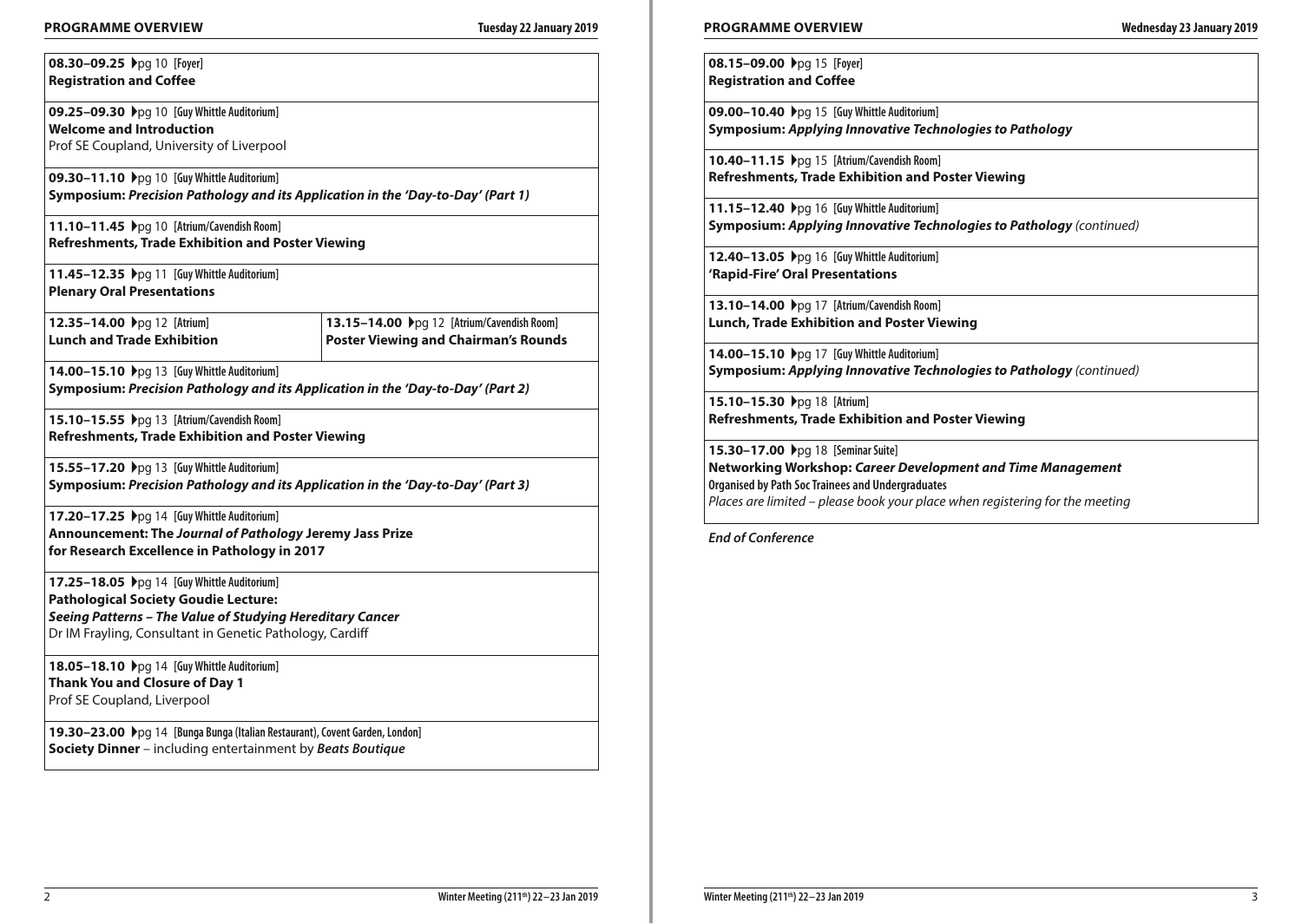# Free Paper Sessions

# PLENARY ORAL SESSION **[Guy Whittle Auditorium]**

The four highest-ranked submitted oral abstracts will be presented on Tuesday 22 January, 11.45–12.35.

**Prize:** A prize for the best presentation, donated by the *Journal of Pathology*, will be presented at the Society Dinner on Tuesday 22 January.

# Rapid-Fire ORAL PRESENTATIONS **[Guy Whittle Auditorium]**

There will be five presentations, selected from the top scored abstracts, on Wednesday 23 January, 12.40–13.05. These presentations will also be presented as **Posters** 

Prizes for the three best presentations will be announced at 15.10 on Wednesday 23 January.

# POSTERS, VIEWING and CHAIRMAN'S ROUNDS **[Atrium/Cavendish Room]**

# Viewing

Tuesday 22 January, 11.10–11.45, 13.15–14.00 and 15.25–15.55. Wednesday 23 January, 10.40–11.15, 13.10–14.00 and 15.10–15.30. Delegates are encouraged to visit the posters during break times and lunchtimes as well as during the official rounds.

# Formal Poster Viewing, Chairman's Rounds

Tuesday 22 January, 13.15–14.00.

# Prizes

Poster round chairs will be circulating on Tuesday 22 January to select winners of The Pathological Society's Sir Alastair Currie Prize, plus Second and Third Poster Prizes. Winners will be announced at the Society Dinner on Tuesday 22 January.

**Posters need to be displayed until at least 16.30 on Tuesday 22 January as the final judging for the competition will take place during the tea/refreshment break.**

# Posters – Information for Presenters

- $\triangleright$  Dimensions are A0 portrait please do not exceed these dimensions.
- $\blacktriangleright$  The presenting author (or another author) must attend the meeting and present the poster during the allocated poster rounds in order for the abstract to be published in the *Journal of Pathology On-Line Supplement* (except where authors have been notified that their abstract will not be published in the *Journal*).
- $\blacktriangleright$  Velcro will be supplied.
- A *Scienceposters* the Society can offer a poster printing service via *Scienceposters*. See information on our website: **[www.pathsoc.org](https://www.pathsoc.org/index.php/meetings/society-scientific-meetings)**

# Undergraduate Networking Workshop **[Seminar Suite]**

**Organised by Path Soc Trainees and Undergraduates** Wednesday 23 January, 15.30–17.00. Places are limited, please book your place when registering for the meeting.

# CONTINUING PROFESSIONAL DEVELOPMENT (CPD)

This Meeting has been approved by the **Royal College of Pathologists** and **The Royal Society of Medicine** for the purpose of Continuing Professional Development. Credits can be accrued as follows:

# **Royal College of Pathologists**

The Royal College of Pathologists has approved the Conference as detailed below.

**Full Day\*** Tuesday 22 January 6 credits Wednesday 23 January 6 credits

*\* The Society is not permitted to issue certificates for less than full day attendance. Delegates should use their reflective notes section of their CPD Portfolio to self-accredit if attending less than full days.*

### **The Royal Society of Medicine Full Day**

|                      | <b>Full Day</b> |
|----------------------|-----------------|
| Tuesday 22 January   | 6 credits       |
| Wednesday 23 January | 6 credits       |

*The Royal Society of Medicine issues CPD Certificates and we cannot issue Certificates for less than full-day attendance.*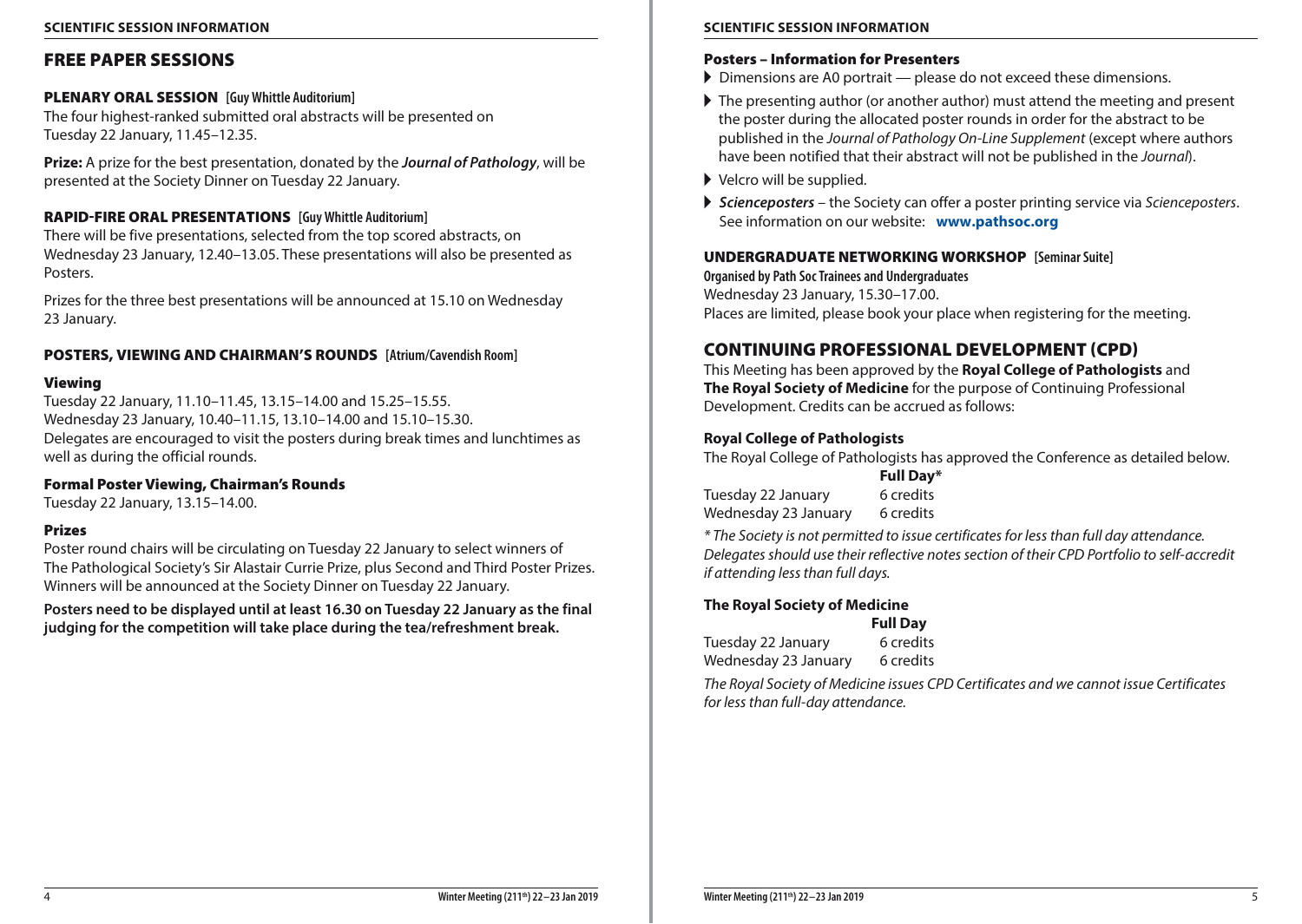# General Arrangements

# Social Activities – Society Dinner

**Tuesday 22 January 2019, 19.30 for 20.00.** 

# **Bunga Bunga (Italian Restaurant), Covent Garden, London.**

**Includes entertainment by** *Beats Boutique***.**

For more details of the venue and entertainment please use the Direct Links to the right. Ticket prices:

- A Undergraduates: £ 30.00
- ▶ All other delegates (*up to* Mon 17 Dec 2018, 23.59 hrs UK time): £ 60.00
- All other delegates (*after* Tue 18 Dec 2018, 00.01 hrs UK time): £ 80.00 Please book your ticket when registering.

# TRADE EXHIBITION **[Atrium]**

There will be a trade exhibition adjacent to the catering and poster displays. Delegates are encouraged to visit and are requested to support the companies represented there.

# Presentation Checking and Preview

Presentation Checking and Preview will be available.

# Internet Access

Delegates will be issued with access details at the Registration Desk.

# Messages

During the Meeting, messages for delegates may be left at the following telephone number: +44 (0)7964 024118

# Refreshments **[Atrium]** All refreshments will be served in the Atrium unless otherwise specified in the

Programme.

# **BADGES**

Delegates are requested to wear their badges **at all times**.

# Coats and Bags

Secure facilities will be provided for coats and bags.

# **DISCLAIMER**

The Pathological Society of Great Britain & Ireland and The Royal Society of Medicine cannot be held responsible for any injury or loss sustained during the Meeting.

**GENERAL ARRANGEMENTS GENERAL ARRANGEMENTS**

# Travel, Accommodation and Venue

Please refer to the meeting website for all information: **[www.pathsoc.org](https://www.pathsoc.org/index.php/meetings/society-scientific-meetings)**

# **ENQUIRIES**

Before the meeting please contact:

# **Pathological Society of Great Britain & Ireland**

Address 150 Minories, London FC3N 1LS Telephone +44 (0)20 7347 5751 or 5752 E-mail **[admin@pathsoc.org](mailto:admin%40pathsoc.org?subject=Winter%20Meeting%202019)** Website **[www.pathsoc.org](https://www.pathsoc.org/index.php/meetings/society-scientific-meetings)**

# **Royal Society of Medicine**

| <b>Address</b> | 1 Wimpole Street, London W1G 0AE |
|----------------|----------------------------------|
| Telephone      | +44 (0) 20 7290 3941             |
| E-mail         | pathology@rsm.ac.uk              |
| Website        | www.rsm.ac.uk/events/ptm02       |

# FUTURE MEETINGS

# **Pathological Society**

2019 2–4 July, Harrogate, UK **Leeds Pathology 2019** 

> 12<sup>th</sup> Joint Meeting of the British Division of the IAP and the Pathological Society *— including Trainee and Undergraduate Programmes.*

**[Dinner Venue](https://covent-garden.bungabunga-london.com/)**

**[Beats Boutique](https://www.wearefullcircle.co.uk/acts/beats-boutique-2/)**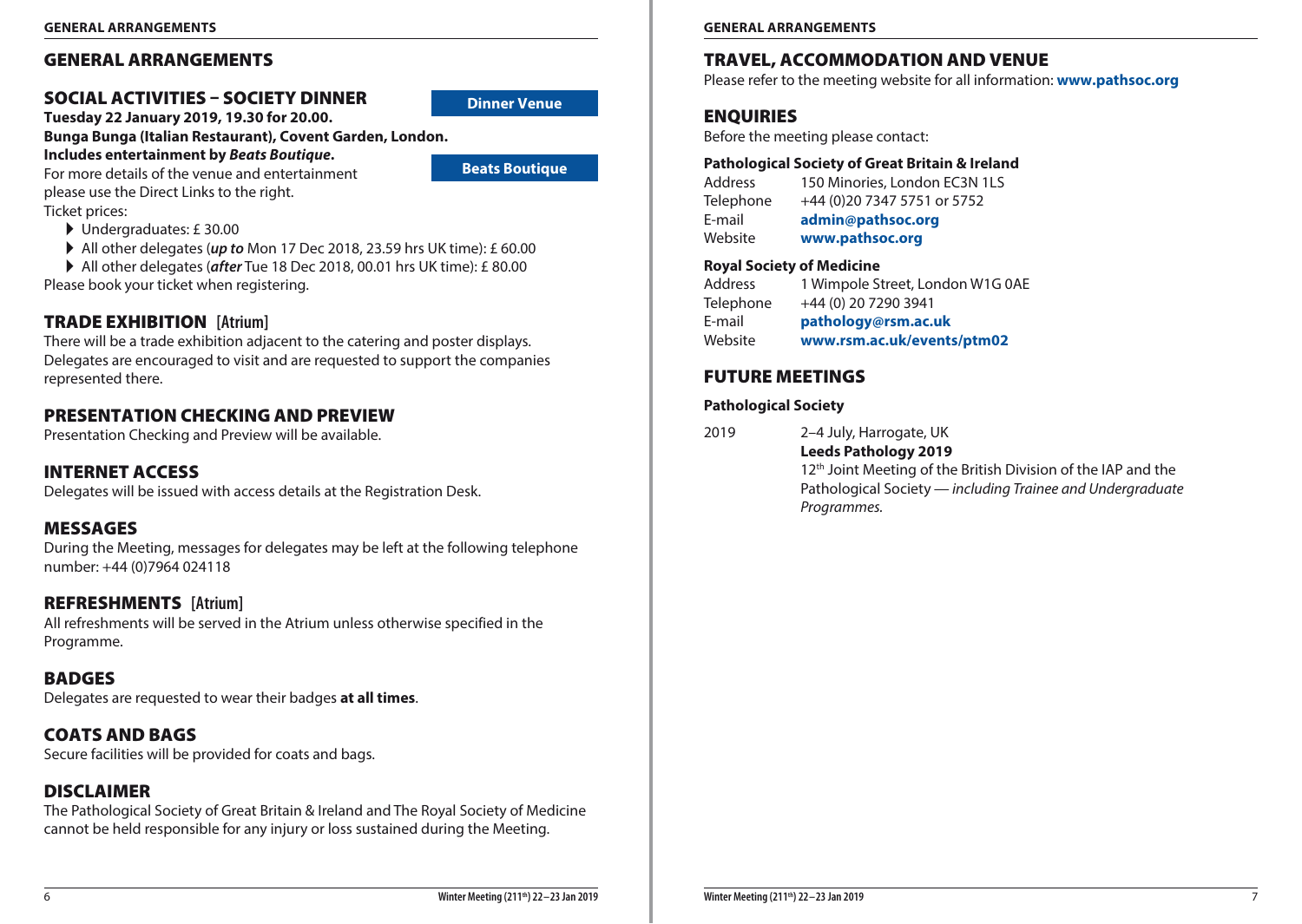| <b>EARLY BIRD REGISTRATION FEES</b><br><b>UNTIL 23.59 ON MONDAY 17 DECEMBER 2018</b> |                                              |       |        |  |  |
|--------------------------------------------------------------------------------------|----------------------------------------------|-------|--------|--|--|
| <b>Delegate Type</b>                                                                 | <b>Fee Category</b>                          | 1 Day | 2 Days |  |  |
|                                                                                      | Fellow / Ordinary                            | £105  | £192   |  |  |
| <b>RSM Member</b>                                                                    | Associate / Retired Fellow                   | £48   | £ 78   |  |  |
| or<br>Path Soc Member                                                                | Trainee / Concessionary /<br>Path Soc Senior | £48   | £78    |  |  |
|                                                                                      | Student / Path Soc Undergraduate             | Free  | Free   |  |  |
|                                                                                      | Consultant / GP / Ordinary                   | £175  | £ 320  |  |  |
|                                                                                      | AHP / Nurse / Midwife                        | £80   | £130   |  |  |
| Non-Member                                                                           | Trainee / Concessionary                      | £80   | £ 130  |  |  |
|                                                                                      | Student / Undergraduate                      | £40   | £ 60   |  |  |
| Dinner (22 January)                                                                  | All categories except Undergraduates         | £ 60  |        |  |  |
|                                                                                      | Undergraduate Delegates only                 | £ 30  |        |  |  |

# **REGISTRATION**

Registration is **online only** via: **[www.rsm.ac.uk/events/ptm02](http://www.rsm.ac.uk/events/ptm02)**

# Advance registration

Advance registration will close on **Wednesday 16 Jan 2019 (23.59 hrs UK time)**. After this date delegates may register on-site on arrival at the Conference.

# Cancellations

Full refunds for event bookings will be offered for cancellations made in writing up to 48 hours after payment has been received, provided there are at least four working days before the event. After 48 hours refunds will only be offered for fees over £10 and a 15% administration charge will be incurred. No refunds will be offered for cancellations made within four working days of an event. For further details please visit the RSM website, via the following URL: **<https://www.rsm.ac.uk/terms-and-conditions.aspx>**

# Refreshments

All refreshments, including lunch, are included in the daily registration fee.

### **FEES AND REGISTRATION FEES AND REGISTRATION**

| <b>STANDARD REGISTRATION FEES</b>             |
|-----------------------------------------------|
| <b>FROM 00.01 ON TUESDAY 18 DECEMBER 2018</b> |

| <b>Delegate Type</b>  | <b>Fee Category</b>                          | 1 Day | 2 Days |
|-----------------------|----------------------------------------------|-------|--------|
|                       | Fellow / Ordinary                            | £135  | £ 252  |
| <b>RSM Member</b>     | Associate / Retired Fellow                   | £78   | £138   |
| or<br>Path Soc Member | Trainee / Concessionary /<br>Path Soc Senior | £78   | £138   |
|                       | Student / Path Soc Undergraduate             | Free  | Free   |
|                       | Consultant / GP / Ordinary                   | £ 225 | £420   |
| Non-Member            | AHP / Nurse / Midwife                        | £130  | £ 230  |
|                       | Trainee / Concessionary                      | £130  | £ 230  |
|                       | Student / Undergraduate                      | £ 90  | £ 150  |
|                       | All categories except Undergraduates         | £80   |        |
| Dinner (22 January)   | Undergraduate Delegates only                 | £ 30  |        |

# DELEGATE ENROLMENT *(AT THE MEETING)*

Enrolment at the Delegate Reception Desk will take place from 08.30 hrs on Tuesday 22 January 2019 and from 08.15 hrs on Wednesday 23 January 2019.

# **CONCESSIONS**

Delegates from categories: *Non-Member Undergraduate Student* and *Non-Member Concessionary* must provide an identification document as proof of their student or trainee status, including NTNs where applicable. Proof must be by way of a statement from the Head of Department (see below):

A template document is available on our website: **[www.pathsoc.org](https://www.pathsoc.org/index.php/meetings/society-scientific-meetings)** Documents to be uploaded via the registration system, or emailed to: **[pathology@rsm.ac.uk](mailto:pathology%40rsm.ac.uk?subject=Winter%20Meeting%3A%20Concessions)**

# RSM Contact for Registration Queries **Royal Society of Medicine**

| <b>Address</b> | 1 Wimpole Street, London W1G 0AE |
|----------------|----------------------------------|
| Telephone      | +44 (0) 20 7290 3941             |
| E-mail         | pathology@rsm.ac.uk              |
| Website        | www.rsm.ac.uk/events/ptm02       |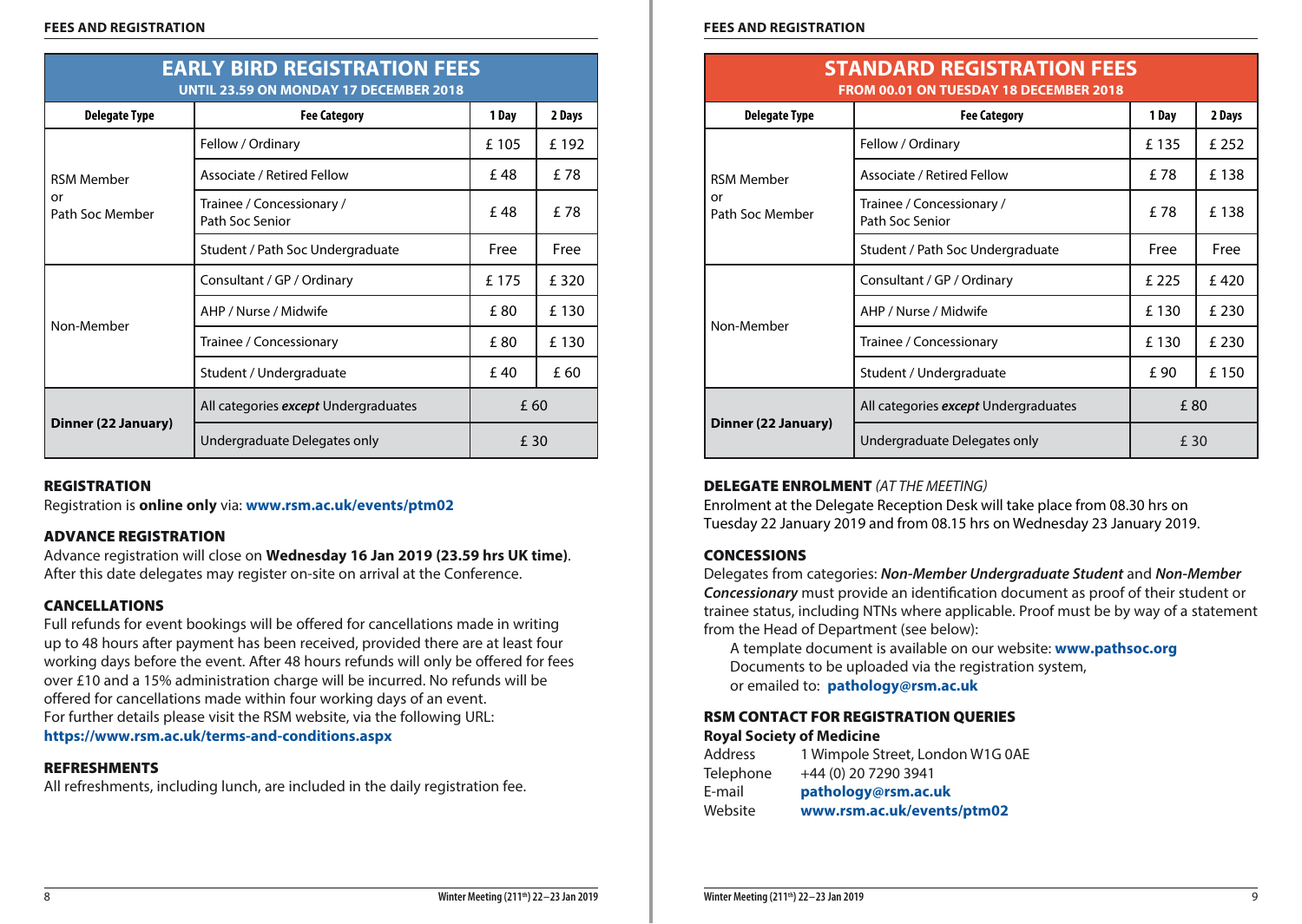|                                | $[00]$ = Abstract Number $\odot$ = Presenter<br><b>DETAILED PROGRAMME</b>                                                                                                                                                                | Tuesday 22 January 2019                                               | <b>DETAILED PROGRAMME</b>                                                                                                                                                                                                                                                                                                                                                                                                                                                                                                                                                                        |                               | $[00]$ = Abstract Number $\odot$ = Presenter                                                                                                                                                                                                                                                                                                                                                                                                                                                                                      | Tuesday 22 January 2019       |
|--------------------------------|------------------------------------------------------------------------------------------------------------------------------------------------------------------------------------------------------------------------------------------|-----------------------------------------------------------------------|--------------------------------------------------------------------------------------------------------------------------------------------------------------------------------------------------------------------------------------------------------------------------------------------------------------------------------------------------------------------------------------------------------------------------------------------------------------------------------------------------------------------------------------------------------------------------------------------------|-------------------------------|-----------------------------------------------------------------------------------------------------------------------------------------------------------------------------------------------------------------------------------------------------------------------------------------------------------------------------------------------------------------------------------------------------------------------------------------------------------------------------------------------------------------------------------|-------------------------------|
|                                | $\rightarrow$ 08.30 - 09.25                                                                                                                                                                                                              | <b>Foyer</b>                                                          | $11.45 - 12.35$                                                                                                                                                                                                                                                                                                                                                                                                                                                                                                                                                                                  |                               |                                                                                                                                                                                                                                                                                                                                                                                                                                                                                                                                   | <b>Guy Whittle Auditorium</b> |
|                                | <b>REGISTRATION AND COFFEE</b><br>$09.25 - 09.30$<br><b>WELCOME AND INTRODUCTION</b>                                                                                                                                                     | <b>Guy Whittle Auditorium</b>                                         |                                                                                                                                                                                                                                                                                                                                                                                                                                                                                                                                                                                                  |                               | <b>PLENARY ORAL PRESENTATIONS</b><br>Chair: Prof HI Grabsch, Maastricht University, Maastricht, NL<br>Prof CS Herrington, University of Edinburgh, Edinburgh, UK<br>and Editor-in-Chief: Journal of Pathology                                                                                                                                                                                                                                                                                                                     |                               |
| $09.30 - 11.10$                | Prof SE Coupland<br>University of Liverpool, Liverpool, UK                                                                                                                                                                               | <b>Guy Whittle Auditorium</b>                                         | 11.45 - 11.55                                                                                                                                                                                                                                                                                                                                                                                                                                                                                                                                                                                    | ® S Sreehari; S Pillai        | [PL1] An Innovative Technology for Breast Cancer Death Prevention<br>in the Developing World: A Global Cancer Care Perspective<br>NMC Healthcare, Abu Dhabi, United Arab Emirates                                                                                                                                                                                                                                                                                                                                                 |                               |
|                                | <b>SYMPOSIUM</b><br>Precision Pathology and its Application in the 'Day-to-Day' (Part 1)<br>Chair: Prof SE Coupland, University of Liverpool, Liverpool, UK<br>Prof R Huss, Definiens, Munich, Germany                                   |                                                                       | 11.55-12.05                                                                                                                                                                                                                                                                                                                                                                                                                                                                                                                                                                                      | Centre Hospital, Tokyo, Japan | [PL2] Quantifying the Clonal Expansion of Gastric Intestinal<br>Metaplasia in vivo at Single Cell Resolution<br><b><i>@</i></b> W Waddingham <sup>1</sup> ; WCH Cross <sup>2</sup> ; G Metcalf <sup>2</sup> ; S Sekine <sup>3</sup> ; M Jansen <sup>1</sup><br><sup>1</sup> UCL Cancer Institute, London, UK; <sup>2</sup> Barts Cancer Institute, London, UK; <sup>3</sup> National Cancer                                                                                                                                       |                               |
| 09.30-10.15                    | [S8] Precision Medicine<br>Prof Sir M Pirmohamed<br>University of Liverpool, Liverpool, UK                                                                                                                                               | David Weatherall Chair of Medicine and NHS Chair of Pharmacogenetics, |                                                                                                                                                                                                                                                                                                                                                                                                                                                                                                                                                                                                  |                               | [PL3] Angioimmunoblastic T-cell Lymphoma Contains Multiple<br><b>Clonal T-cell Populations Derived from a Common Progenitor Cell</b><br><b>Carrying TET2 Mutations</b>                                                                                                                                                                                                                                                                                                                                                            |                               |
|                                | <b>Precision Pathology</b><br><b>Prof JE Martin</b><br>President, Royal College of Pathologists; Professor of Pathology, Queen Mary University of<br>London and Director of Academic Health Sciences, Barts Health NHS Trust, London, UK |                                                                       | WQ Yao <sup>1</sup> ; F Wu <sup>1</sup> ; W Zhang <sup>2</sup> ; JS Thompson <sup>1</sup> ; SW Zhang <sup>1</sup> ; A Clipson <sup>1</sup> ;<br>M Wang <sup>1</sup> ; H Liu <sup>3</sup> ; H Bibawi <sup>3</sup> ; JW Grant <sup>4</sup> ; P Wright <sup>4</sup> ; H El-Daly <sup>5</sup> ;<br>L Rásó-Barnett <sup>5</sup> ; L Farkas <sup>5</sup> ; Z Gao <sup>6</sup> ; SS Chuang <sup>7</sup> ; M Ashton-Key <sup>8</sup> ; W Liu <sup>2</sup> ;<br>® MQ Du <sup>1</sup><br><sup>1</sup> Dept of Pathology, University of Cambridge, Cambridge, UK; <sup>2</sup> West China Hospital, Sichuan |                               |                                                                                                                                                                                                                                                                                                                                                                                                                                                                                                                                   |                               |
| $\triangleright$ 11.10 - 11.45 | <b>Open Discussion</b><br>REFRESHMENTS, TRADE EXHIBITION AND POSTER VIEWING                                                                                                                                                              | <b>Atrium / Cavendish Room</b>                                        |                                                                                                                                                                                                                                                                                                                                                                                                                                                                                                                                                                                                  | Hospitals, Southampton, UK    | University, Sichuan, China; <sup>3</sup> Molecular Malignancy Laboratory, Addenbrooke's Hospital,<br>Cambridge, UK; <sup>4</sup> Dept of Histopathology, Addenbrooke's Hospital, Cambridge, UK; <sup>5</sup> The<br>Haematopathology and Oncology Diagnostic Service, Addenbrooke's Hospital, Cambridge,<br>UK; <sup>6</sup> Health Science Centre, Peking University, Beijing, China; <sup>7</sup> Dept of Pathology, Chi-Mei<br>Medical Centre, Tainan, Taiwan; <sup>8</sup> Dept of Cellular Pathology, Southampton University |                               |
|                                |                                                                                                                                                                                                                                          |                                                                       | 12.15-12.25                                                                                                                                                                                                                                                                                                                                                                                                                                                                                                                                                                                      | <b>Sheath Tumour (MPNST)</b>  | [PL4] The Molecular Landscape of Malignant Peripheral Nerve<br><b>(B)</b> D Lindsay <sup>1</sup> ; E Hookway <sup>2</sup> ; C Steele <sup>2</sup> ; P Lombard <sup>2</sup> ; M Gupta <sup>2</sup> ; F Amary <sup>1</sup> ;<br>R Tirabosco <sup>1</sup> ; H Ye <sup>1</sup> ; A Strobl <sup>1</sup> ; N Pillay <sup>2</sup> ; AM Flanagan <sup>2</sup><br><sup>1</sup> Royal National Orthopaedic Hospital, London, UK; <sup>2</sup> University College London, London, UK                                                         |                               |
|                                |                                                                                                                                                                                                                                          |                                                                       | 12.25-12.35                                                                                                                                                                                                                                                                                                                                                                                                                                                                                                                                                                                      |                               | [PL5] Relationship of BRAF Mutation Status with Clinical and                                                                                                                                                                                                                                                                                                                                                                                                                                                                      |                               |

| <b>DETAILED PROGRAMME</b> |                                                           |                                                                                                                                                                               | $[00]$ = Abstract Number $\odot$ = Presenter | Tuesday 22 January 2019                                                                                                                                                                                                                                                                                                                                                                                                                                                                                                                                                                                                                                                                                                                                                                                                                                                                                                                                                                                                                                                                                |
|---------------------------|-----------------------------------------------------------|-------------------------------------------------------------------------------------------------------------------------------------------------------------------------------|----------------------------------------------|--------------------------------------------------------------------------------------------------------------------------------------------------------------------------------------------------------------------------------------------------------------------------------------------------------------------------------------------------------------------------------------------------------------------------------------------------------------------------------------------------------------------------------------------------------------------------------------------------------------------------------------------------------------------------------------------------------------------------------------------------------------------------------------------------------------------------------------------------------------------------------------------------------------------------------------------------------------------------------------------------------------------------------------------------------------------------------------------------------|
| $11.45 - 12.35$           |                                                           |                                                                                                                                                                               |                                              | <b>Guy Whittle Auditorium</b>                                                                                                                                                                                                                                                                                                                                                                                                                                                                                                                                                                                                                                                                                                                                                                                                                                                                                                                                                                                                                                                                          |
|                           |                                                           | <b>PLENARY ORAL PRESENTATIONS</b><br>Chair: Prof HI Grabsch, Maastricht University, Maastricht, NL<br>and Editor-in-Chief: Journal of Pathology                               |                                              | Prof CS Herrington, University of Edinburgh, Edinburgh, UK                                                                                                                                                                                                                                                                                                                                                                                                                                                                                                                                                                                                                                                                                                                                                                                                                                                                                                                                                                                                                                             |
| 11.45-11.55               | <b>P S Sreehari; S Pillai</b>                             | in the Developing World: A Global Cancer Care Perspective<br>NMC Healthcare, Abu Dhabi, United Arab Emirates                                                                  |                                              | [PL1] An Innovative Technology for Breast Cancer Death Prevention                                                                                                                                                                                                                                                                                                                                                                                                                                                                                                                                                                                                                                                                                                                                                                                                                                                                                                                                                                                                                                      |
| 11.55-12.05               | Centre Hospital, Tokyo, Japan                             | <b>Metaplasia in vivo at Single Cell Resolution</b>                                                                                                                           |                                              | [PL2] Quantifying the Clonal Expansion of Gastric Intestinal<br><b>(D)</b> W Waddingham <sup>1</sup> ; WCH Cross <sup>2</sup> ; G Metcalf <sup>2</sup> ; S Sekine <sup>3</sup> ; M Jansen <sup>1</sup><br><sup>1</sup> UCL Cancer Institute, London, UK; <sup>2</sup> Barts Cancer Institute, London, UK; <sup>3</sup> National Cancer                                                                                                                                                                                                                                                                                                                                                                                                                                                                                                                                                                                                                                                                                                                                                                 |
| 12.05-12.15               | <b>P</b> MQ Du <sup>1</sup><br>Hospitals, Southampton, UK | <b>Carrying TET2 Mutations</b><br>M Wang <sup>1</sup> ; H Liu <sup>3</sup> ; H Bibawi <sup>3</sup> ; JW Grant <sup>4</sup> ; P Wright <sup>4</sup> ; H EI-Daly <sup>5</sup> ; |                                              | [PL3] Angioimmunoblastic T-cell Lymphoma Contains Multiple<br><b>Clonal T-cell Populations Derived from a Common Progenitor Cell</b><br>WQ Yao <sup>1</sup> ; F Wu <sup>1</sup> ; W Zhang <sup>2</sup> ; JS Thompson <sup>1</sup> ; SW Zhang <sup>1</sup> ; A Clipson <sup>1</sup> ;<br>L Rásó-Barnett <sup>5</sup> ; L Farkas <sup>5</sup> ; Z Gao <sup>6</sup> ; SS Chuang <sup>7</sup> ; M Ashton-Key <sup>8</sup> ; W Liu <sup>2</sup> ;<br><sup>1</sup> Dept of Pathology, University of Cambridge, Cambridge, UK; <sup>2</sup> West China Hospital, Sichuan<br>University, Sichuan, China; <sup>3</sup> Molecular Malignancy Laboratory, Addenbrooke's Hospital,<br>Cambridge, UK; <sup>4</sup> Dept of Histopathology, Addenbrooke's Hospital, Cambridge, UK; <sup>5</sup> The<br>Haematopathology and Oncology Diagnostic Service, Addenbrooke's Hospital, Cambridge,<br>UK; <sup>6</sup> Health Science Centre, Peking University, Beijing, China; <sup>7</sup> Dept of Pathology, Chi-Mei<br>Medical Centre, Tainan, Taiwan; <sup>8</sup> Dept of Cellular Pathology, Southampton University |

# 12.15–12.25[PL4] *The Molecular Landscape of Malignant Peripheral Nerve Sheath Tumour (MPNST)*

12.25–12.35[PL5] *Relationship of BRAF Mutation Status with Clinical and Pathological Features in Primary and Metastatic Melanomas* K Sohail<sup>1</sup>; **(B)** J Potts<sup>2</sup>; Y Zhang<sup>1</sup> *1 North Bristol NHS Trust, Bristol, UK; 2 Cheltenham General Hospital, Cheltenham, UK*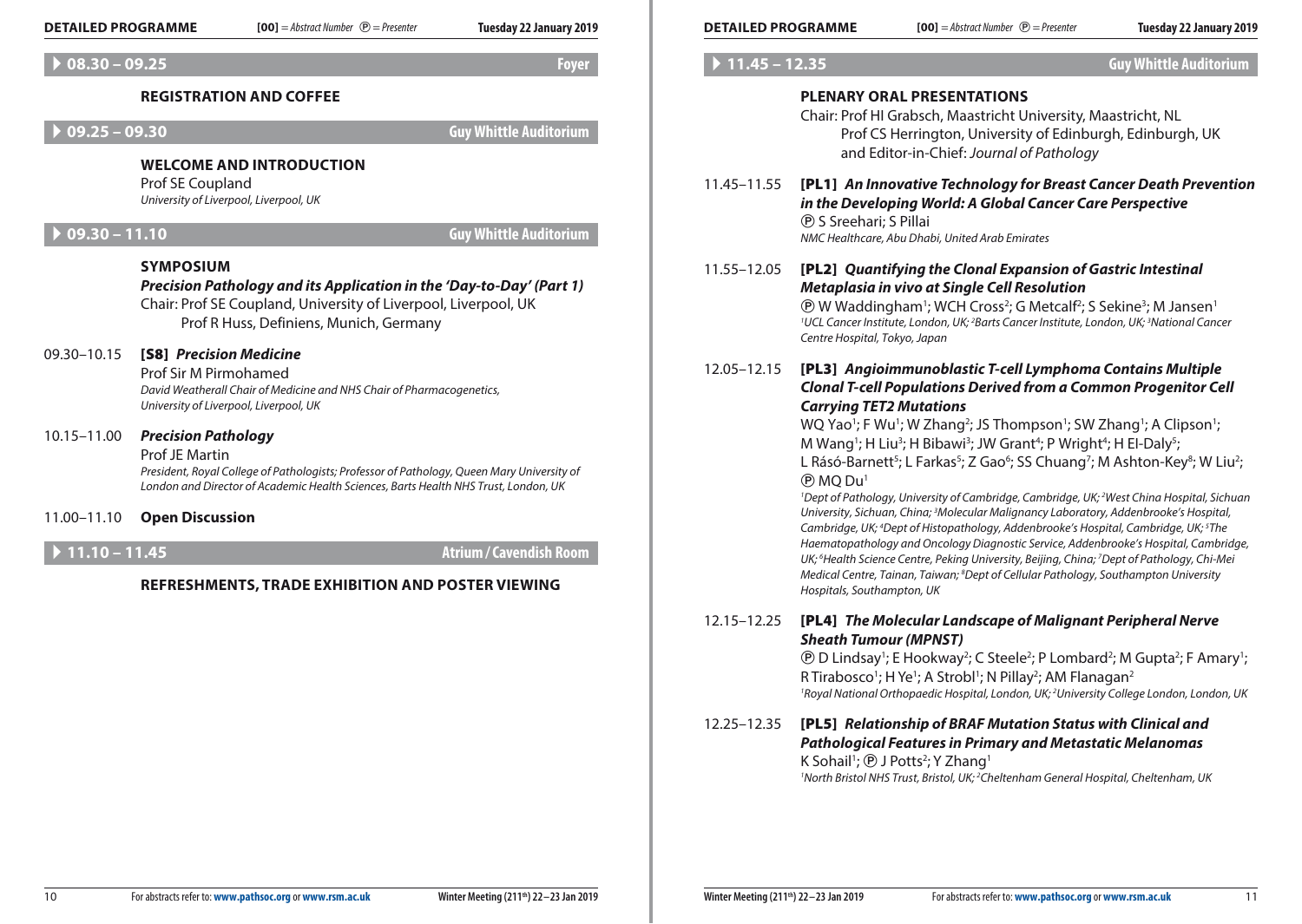| <b>DETAILED PROGRAMME</b>                                        |                                | $[00]$ = Abstract Number $\odot$ = Presenter<br>Tuesday 22 January 2019      | <b>DETAILED PROGRAMME</b>                          |                                                                               | $[00]$ = Abstract Number $\odot$ = Presenter                                                                                           | Tuesday 22 January 2019       |
|------------------------------------------------------------------|--------------------------------|------------------------------------------------------------------------------|----------------------------------------------------|-------------------------------------------------------------------------------|----------------------------------------------------------------------------------------------------------------------------------------|-------------------------------|
| $\rightarrow$ 12.35 - 14.00                                      |                                | <b>Atrium</b>                                                                | $\triangleright$ 14.00 - 15.25                     |                                                                               |                                                                                                                                        | <b>Guy Whittle Auditorium</b> |
| <b>LUNCH AND TRADE EXHIBITION</b><br>$\rightarrow$ 13.15 - 14.00 |                                | <b>Atrium / Cavendish Room</b>                                               |                                                    | <b>SYMPOSIUM</b>                                                              | Precision Pathology and its Application in the 'Day-to-Day' (Part 2)<br>Chair: Prof JE Martin, Barts and The London School of Medicine |                               |
|                                                                  |                                | <b>POSTER VIEWING AND CHAIRMAN'S ROUNDS</b>                                  |                                                    |                                                                               | and Dentistry, London, UK<br>Prof P van der Valk, Dept of Pathology, Amsterdam University<br>Medical Centers, VUMC, Amsterdam, NL      |                               |
| <b>GROUP - CATEGORY</b>                                          | <b>POSTER</b><br><b>NUMBER</b> | <b>CHAIR</b>                                                                 | 14.00-14.45                                        |                                                                               | [S1] Personalised Molecular Neuropathology - Challenges and                                                                            |                               |
| - Autopsy/Forensic (3);<br>Education and Audit (6);              | $P1 - P9*$                     | Dr EW Benbow, Manchester;<br>Dr M Osborn, London                             |                                                    | <b>Opportunities</b><br>Prof CG Eberhart                                      |                                                                                                                                        |                               |
| 2 – Breast                                                       | P11-P18                        | Dr A Mukherjee, Nottingham;<br>Prof CM Quinn, Dublin, Ireland                | 14.45-15.15                                        | Johns Hopkins University, Baltimore, USA                                      | [S9] Sexual Dimorphism in Cancer Biology and Treatment - An                                                                            |                               |
| 3 - Cardiovascular/Pulmonary (7);<br>Haematopathology (1)        | P19-P26                        | Dr A Rice, London;<br>Dr JL Robertus, London                                 |                                                    | <b>Oncologists' View</b><br>Dr AD Wagner                                      |                                                                                                                                        |                               |
| 4 - Cellular/Molecular                                           | P27-P35                        | Prof MQ Du, Cambridge; Prof P Pirmohamed, Liverpool                          |                                                    |                                                                               | Lausanne University Hospital, Lausanne, Switzerland                                                                                    |                               |
| 5 - Gastrointestinal                                             | P36-P44*                       | Prof GI Murray, Aberdeen; Dr NP West, Leeds                                  | 15.15 - 15.25                                      | <b>Open Discussion</b>                                                        |                                                                                                                                        |                               |
| $6 -$ Genitourinary (3);<br>Renal (2)                            | P45-P49                        | Prof D Berney, London;<br>Prof M Sheaff, London                              | $\triangleright$ 15.25 - 15.55                     |                                                                               |                                                                                                                                        | <b>Atrium/Cavendish Room</b>  |
| 7 - Gynaecological                                               | P50-P58                        | Prof CS Herrington, Edinburgh;<br>Dr N Wilkinson, London                     | $\triangleright$ 15.55 - 17.20                     |                                                                               | REFRESHMENTS, TRADE EXHIBITION AND POSTER VIEWING                                                                                      | <b>Guy Whittle Auditorium</b> |
| 8 - Head and Neck (8);<br>Neonatal/Paediatric (1)                | P59-P67                        | Prof SE Coupland, Liverpool;<br>Prof G Thomas, Southampton                   |                                                    | <b>SYMPOSIUM</b>                                                              |                                                                                                                                        |                               |
| 9 - Hepatobiliary/Pancreas (2);<br>Neuropathology/Ophthalmic (4) | P68-P74*                       | Prof P Eberhart, Baltimore, USA;<br>Prof P van der Valk, Amsterdam, NL       |                                                    | London, UK                                                                    | Precision Pathology and its Application in the 'Day-to-Day' (Part 3)<br>Chair: Prof AM Flanagan, University College London and RNOH,   |                               |
| 10 - Osteoarticular/Soft Tissue (4);<br><b>Skin (4)</b>          | P75-P84*                       | Prof K Kerl, Munich, Germany;<br>Dr N Kirkham, Newcastle                     |                                                    | Southampton, UK                                                               | Dr A Bateman, University Hospital Southampton,                                                                                         |                               |
| Further details to be announced.                                 |                                | There will also be e-Poster demonstrations for posters in Groups 2, 4 and 5. | 15.55-16.20                                        | Prof CEM Griffiths                                                            | [S10] Personalised Dermatology<br>Professor of Dermatology, University of Manchester, Manchester, UK                                   |                               |
| * Posters P10, P39, P42, P71, P79 and P81 have been withdrawn.   |                                |                                                                              | 16.20-16.45                                        | Prof K Kerl<br>Munich, Germany                                                | <b>Personalised Dermatopathology</b>                                                                                                   |                               |
|                                                                  |                                |                                                                              | 16.45-17.10                                        | <b>Approaches</b><br>Prof P Johnson<br>University of Liverpool, Liverpool, UK | [S2] Very Early Diagnosis of Hepatocellular Carcinoma: Serological                                                                     |                               |
|                                                                  |                                |                                                                              | 17.10-17.20                                        | <b>Open Discussion</b>                                                        |                                                                                                                                        |                               |
| For abstracts refer to: www.pathsoc.org or www.rsm.ac.uk<br>12   |                                | Winter Meeting (211 <sup>th</sup> ) 22-23 Jan 2019                           | Winter Meeting (211 <sup>th</sup> ) 22-23 Jan 2019 |                                                                               | For abstracts refer to: www.pathsoc.org or www.rsm.ac.uk                                                                               | 13                            |

| <b>GROUP - CATEGORY</b>                                          | <b>POSTER</b><br><b>NUMBER</b> | <b>CHAIR</b>                                                           |
|------------------------------------------------------------------|--------------------------------|------------------------------------------------------------------------|
| 1 – Autopsy/Forensic (3);<br>Education and Audit (6);            | $P1 - P9*$                     | Dr EW Benbow, Manchester;<br>Dr M Osborn, London                       |
| $2 -$ Breast                                                     | P11-P18                        | Dr A Mukherjee, Nottingham;<br>Prof CM Quinn, Dublin, Ireland          |
| 3 - Cardiovascular/Pulmonary (7);<br>Haematopathology (1)        | P19-P26                        | Dr A Rice, London;<br>Dr JL Robertus, London                           |
| 4 - Cellular/Molecular                                           | P27-P35                        | Prof MQ Du, Cambridge; Prof P Pirmohamed, Liverpool                    |
| 5 - Gastrointestinal                                             | P36-P44*                       | Prof GI Murray, Aberdeen; Dr NP West, Leeds                            |
| $6 -$ Genitourinary (3);<br>Renal (2)                            | P45-P49                        | Prof D Berney, London;<br>Prof M Sheaff, London                        |
| 7 - Gynaecological                                               | P50-P58                        | Prof CS Herrington, Edinburgh;<br>Dr N Wilkinson, London               |
| 8 - Head and Neck (8);<br>Neonatal/Paediatric (1)                | P59-P67                        | Prof SE Coupland, Liverpool;<br>Prof G Thomas, Southampton             |
| 9 - Hepatobiliary/Pancreas (2);<br>Neuropathology/Ophthalmic (4) | P68-P74*                       | Prof P Eberhart, Baltimore, USA;<br>Prof P van der Valk, Amsterdam, NL |
| 10 - Osteoarticular/Soft Tissue (4);<br>Skin (4)                 | P75-P84*                       | Prof K Kerl, Munich, Germany;<br>Dr N Kirkham, Newcastle               |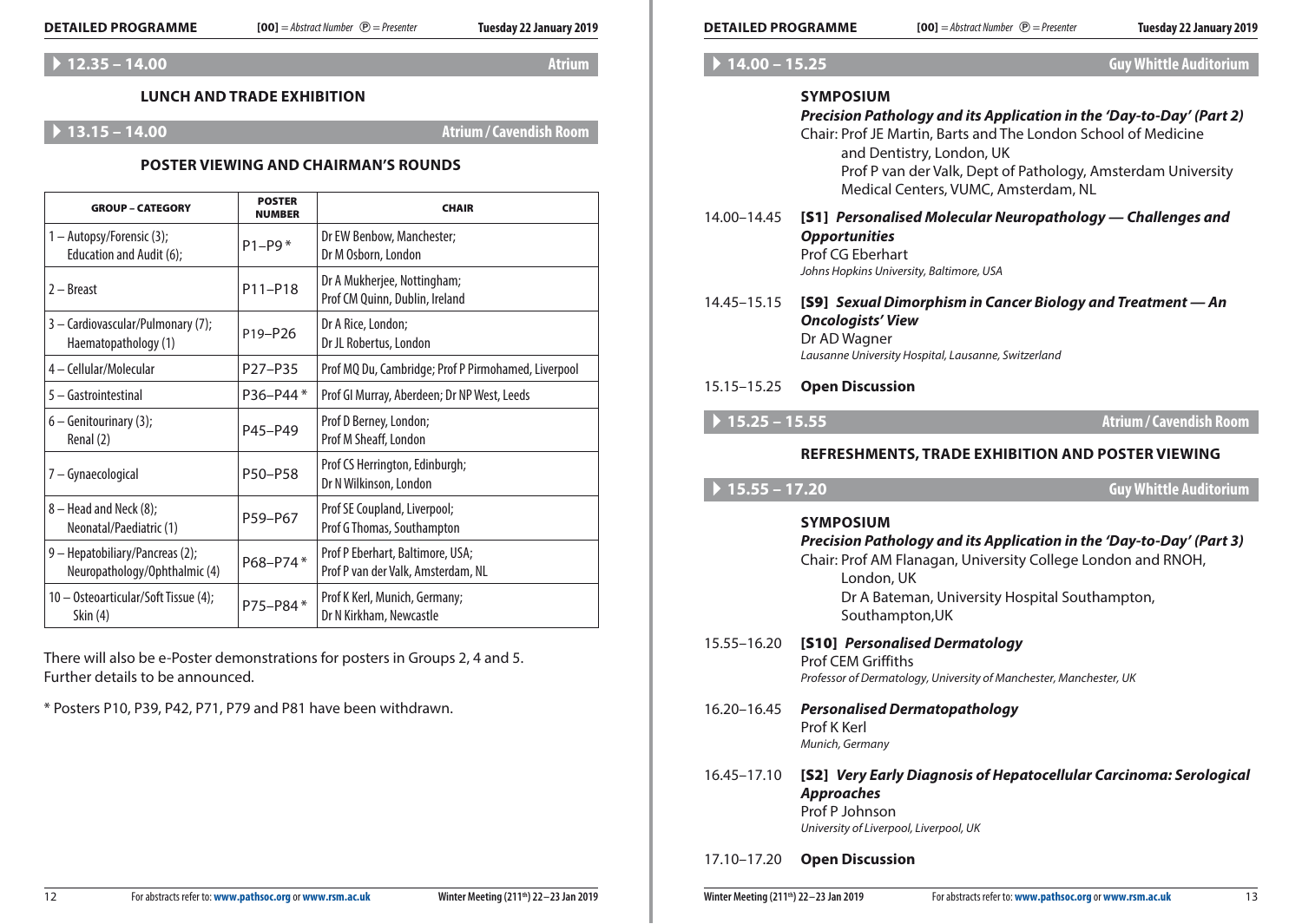### A **17.20 – 17.25 Guy Whittle Auditorium**

### **PRIZE PRESENTATION**

**Jeremy Jass Prize for Research Excellence in Pathology in 2017** Presented by the *Journal of Pathology*

VL Bridgeman; PB Vermeulen; S Foo; A Bilecz; F Daley; E Kostaras; MR Nathan; E Wan; S Frentzas; T Schweiger; B Hegedus; K Hoetzenecker; F Renyi-Vamos; EA Kuczynski; NS Vasudev; J Larkin; M Gore; HF Dvorak; S Paku; RS Kerbel; B Dome† \*; AR Reynolds† \*

 $<sup>†</sup>$  These two authors contributed equally,  $*$  Co-corresponding authors</sup>

Vessel co-option is common in human lung metastases and mediates resistance to anti-angiogenic therapy in preclinical lung metastasis models. *J Pathol* 2017; **241**: 362–374. DOI: 10.1002/path.4845

A **17.25 – 18.05 Guy Whittle Auditorium**

# **The Pathological Society of Great Britain & Ireland 14th Goudie Lecture**

Chair: Prof MJ Arends, General Secretary, The Pathological Society; University of Edinburgh, Edinburgh, UK

[S3] *Seeing Patterns: The Value of Studying Hereditary Cancer* Dr IM Frayling

*Institute of Medical Genetics, University Hospital of Wales, Cardiff, UK*

A **18.05 – 18.10 Guy Whittle Auditorium**

# **THANK YOU AND CLOSURE OF DAY 1**

Prof SE Coupland *University of Liverpool, Liverpool, UK*

# A **19.30 – 23.00 Bunga Bunga**

# **SOCIETY Dinner**

Held at **Bunga Bunga** *(Italian Restaurant)*, Covent Garden, London Includes entertainment by *Beats Boutique*

## A **08.15 – 09.00 Foyer**

# **Registration and coffee**

A **09.00 – 10.40 Guy Whittle Auditorium**

### **Symposium**

### *Applying Innovative Technologies to Pathology*

Chair: Dr P Macklin, University of Oxford, Oxford, UK Mr H Haidar, University of Maastricht, Maastricht, NL

09.00–09.10 **Welcome and Introduction** Dr P Macklin *University of Oxford, Oxford, UK*

### 09.10–09.45 [S11] *Use of 3D Printed Resources and Virtual Reality in Medical and Biomedical Teaching* Prof P McMenamin *Monash University, Melbourne, Australia*

- 09.45–10.30 *Advancing Cancer Diagnostics with Deep Learning* Dr KJ Kaplan *Chief Medical Officer, Corista, MA, USA*
- 10.30–10.40 **Open Discussion**
- 

A **10.40 – 11.15 Atrium/Cavendish Room**

# **REFRESHMENTS, Trade Exhibition and Poster Viewing**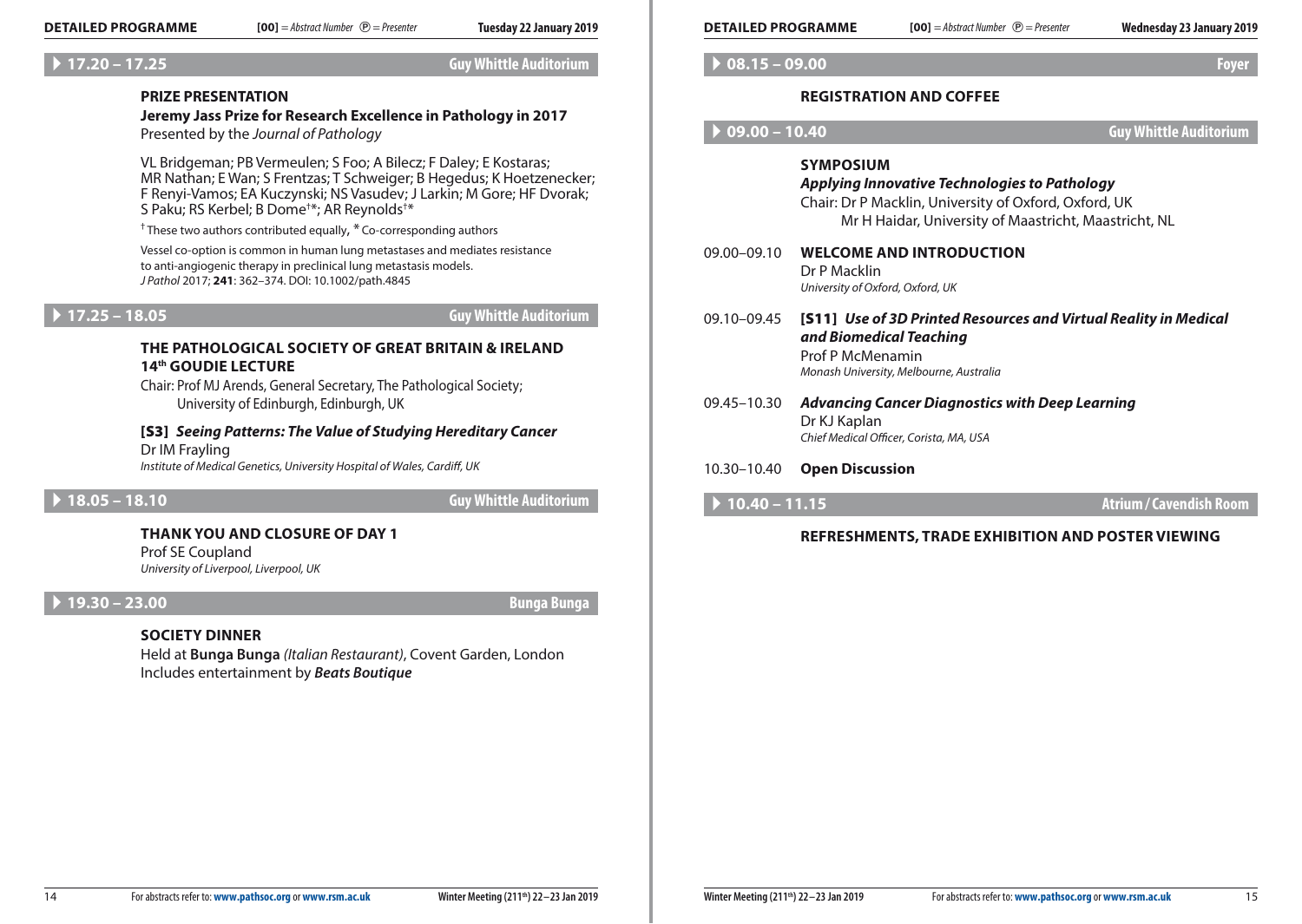# A **11.15 – 12.40 Guy Whittle Auditorium**

# **Symposium**

*Applying Innovative Technologies to Pathology (continued)* Chair: Dr P Macklin, University of Oxford, Oxford, UK Mr H Haidar, University of Maastricht, Maastricht, NL

11.15–11.45 [S5] *Imaging Life's Complexity with Precision Pathology: Imaging MS at Work*

Prof RMA Heeren *M4I / Maastricht University, Maastricht, NL*

11.45–12.30 [S12] *Liquid Biopsies: Monitoring Cancer and its Genome with Circulating Tumours* Prof N Rosenfeld *Senior Group Leader, Cancer Research UK Cambridge Institute, University of Cambridge,* 

*Cambridge, UK*

12.30–12.40 **Open Discussion**

# A **12.40 – 13.05 Guy Whittle Auditorium**

# **'RAPID-FIRE' Oral Presentations**

Chair: Dr N Pillay, University College London, London, UK Dr R Poulsom, Scientific Editor, *Journal of Pathology* and *Journal of Pathology: Clinical Research*

12.40–12.45 [P19] *Characterising the Effects of Extracellular Annexin A1 on Macrophage Phenotype and Epithelial Cell Function in Lung Adenocarcinoma*

> S Arienti; V Sehgal; HR Lockwood; JM Felton; AG Rossi; ® DA Dorward *University of Edinburgh, Edinburgh, UK*

# 12.45–12.50 [P30] *Using Transcriptomics to Define Metastatic Risk in Uveal Melanoma*

P K Aughton; SL Lake; H Kalirai; SE Coupland *University of Liverpool, Liverpool, UK*

12.50–12.55 [P51] *Positive AKT Expression is a Predictive Marker for Tumour Recurrence in Epithelial Ovarian Cancer*

P ML Alabdullah; DA Ahmad; M Toss; P Moseley; S Chan; S Madhusudan; E Rakha *Nottingham University Hospitals, Nottingham, UK*

| $[00]$ = Abstract Number $\odot$ = Presenter<br><b>DETAILED PROGRAMME</b><br>Wednesdav 23 January 2019 | <b>DETAILED PROGRAMME</b> | $[00]$ = Abstract Number $(P)$ = Presenter | Wednesday 23 January 2019 |
|--------------------------------------------------------------------------------------------------------|---------------------------|--------------------------------------------|---------------------------|
|--------------------------------------------------------------------------------------------------------|---------------------------|--------------------------------------------|---------------------------|

# A **12.40 – 13.05** *— continued* **Guy Whittle Auditorium**

12.55–13.00 [P35] *Whole Genome Sequencing (WGS) in Cancer: Why Fresh Frozen Tissue Provides the Patient with Improved Genomic Results* **(B)** SN Hing<sup>1</sup>; J Moorhead<sup>1</sup>; S Henderson<sup>2</sup>; L Jones<sup>2</sup>; C Craig<sup>2</sup>; A Sosinsky<sup>2</sup>; S Deans<sup>1</sup>; S Hill<sup>1</sup> *1 NHS England, London, UK; 2 Genomics England, London, UK*

13.00–13.05 [P36] *The Preliminary Results from the 100,000 Genomes Project: The Genomic Landscape of Colorectal Cancer*

**(B)** WCH Cross<sup>1</sup>; G Caravagna<sup>2</sup>; J Houseman<sup>1</sup>; A Sosinsky<sup>3</sup>; N Murugaesu<sup>3</sup>; D Chubb<sup>2</sup>; A Cornish<sup>2</sup>; D Wedge<sup>4</sup>; R Houlston<sup>2</sup>; A Sottoriva<sup>2</sup>; T Graham<sup>1</sup>;  $I$  Tomlinson $5$ 

<sup>1</sup>Barts Cancer Institute, London, UK; <sup>2</sup>ICR, London, UK; <sup>3</sup>Genomics England, London, UK;<br><sup>4</sup>Bia Data Institute, Oxford University, Oxford, UK<sup>, 5</sup>Institute of Cancer and Genomic Scie *Big Data Institute, Oxford University, Oxford, UK; 5 Institute of Cancer and Genomic Sciences, Birmingham, UK*

# A **13.10 – 14.00 Atrium/Cavendish Room**

# **LUNCH, Trade Exhibition AND Poster Viewing**

A **14.00 – 15.10 Guy Whittle Auditorium**

# **Symposium**

*Applying Innovative Technologies to Pathology (continued)* Chair: Dr P Macklin, University of Oxford, Oxford, UK Miss S Lako, University of Maastricht, Maastricht, NL

| 14.00–14.30 | [S6] The Future of Pathology: Considerations for Technology          |  |
|-------------|----------------------------------------------------------------------|--|
|             | <b>Adoption and Training</b>                                         |  |
|             | Prof M Salto-Tellez                                                  |  |
|             | Precision Medicine Centre at Queen's University Belfast, Belfast, UK |  |

- 14.30–15.00 [S7] *Digital Health: Its Application Now in Medicine* Prof AE Blandford *UCL Institute for Precision Medicine, London, UK*
- 15.00–15.10 **Open Discussion and Symposium Closure**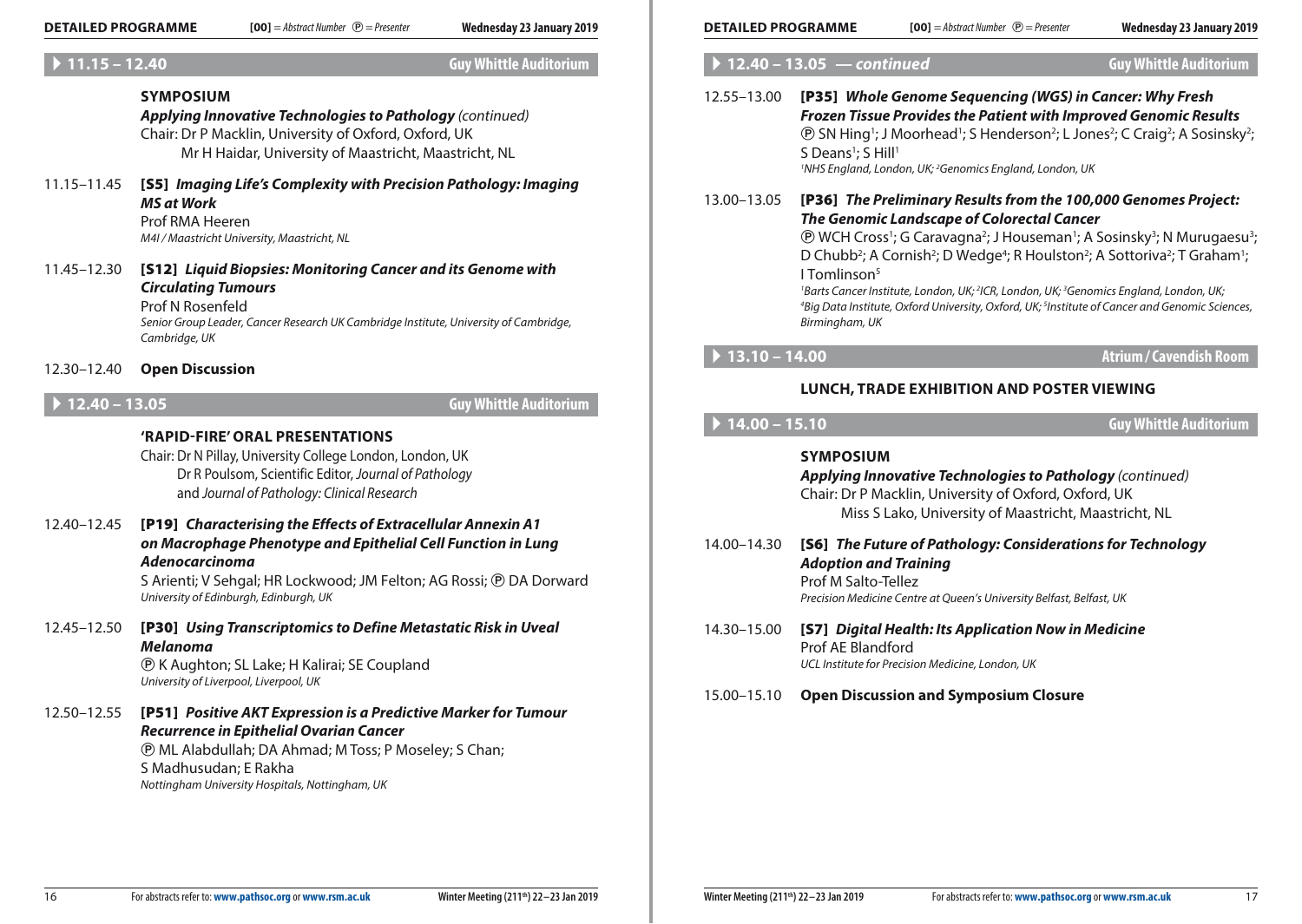$[00]$  = Abstract Number  $(P)$  = Presenter

### A **15.10 – 15.30 Atrium/Cavendish Room**

# **REFRESHMENTS, Trade Exhibition and Poster Viewing**

# A **15.30 – 17.00 Seminar Suite**

# **Networking Workshop**

*Career Development and Time Management*

*Organised by Path Soc Trainees and Undergraduates Places are limited – please book your place when registering for the meeting*

Chair: Miss IC Kamps, University of Maastricht, Maastricht, NL Miss S Lako, University of Maastricht, Maastricht, NL

# 15.30–16.30 *A Pathologist in Industry: A Q&A*

Dr KJ Kaplan *Chief Medical Officer, Corista, MA, USA*

### 16.30–17.00 *Time Management*

Dr C Young *Chair, Path Soc Trainees' Sub-Committee; University of Leeds, UK*

Trade Exhibition *Correct at time of going to press*

**The Pathological Society of Great Britain & Ireland and The Royal Society of Medicine wish to acknowledge the support of the following companies:** 

### **PATHOLOGY GROUP**

**PATHOGNOMICS**

Further trade exhibition details to be announced in due course.